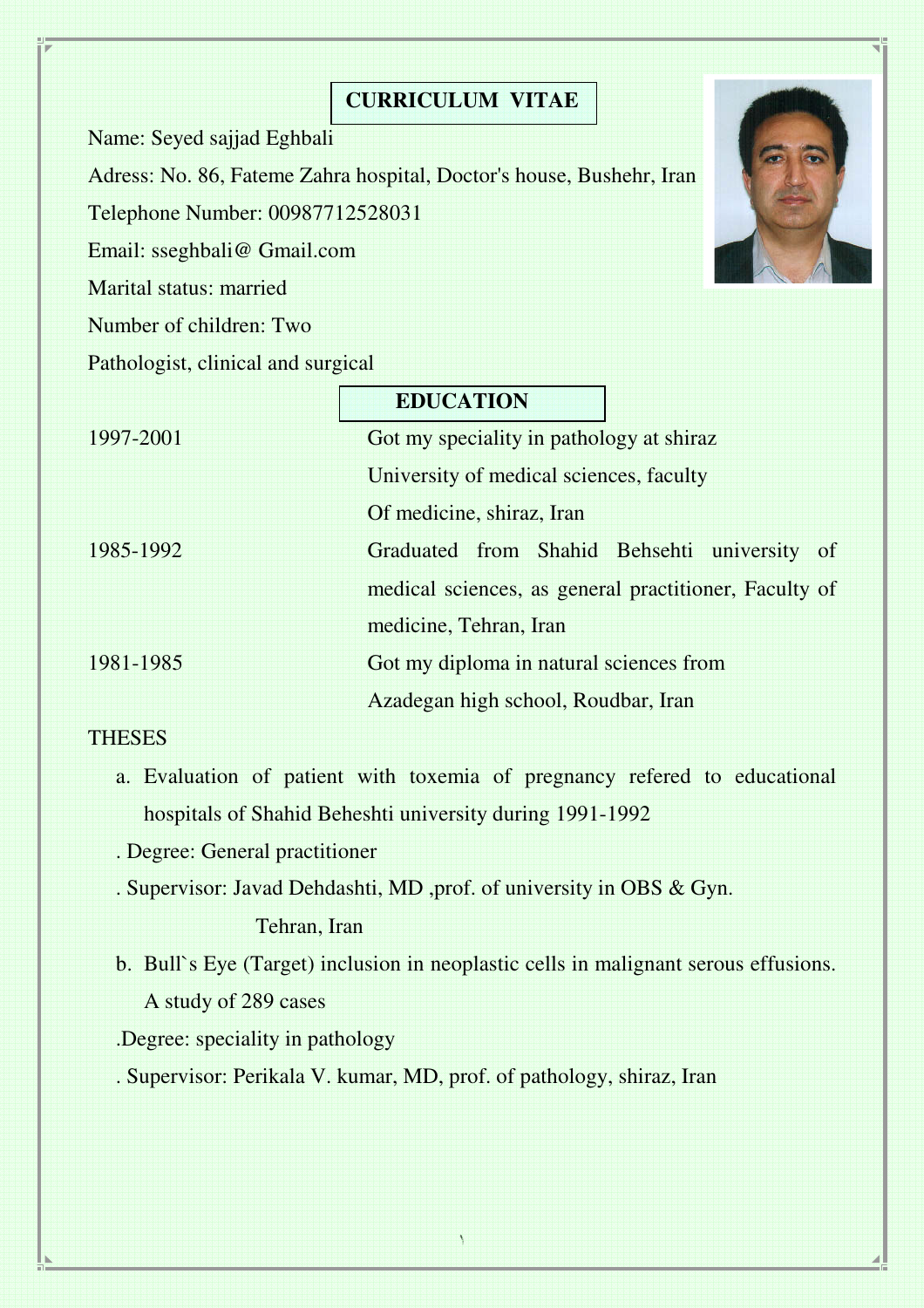|                  | <b>Scientific Executive Records</b>                         |
|------------------|-------------------------------------------------------------|
| $2001$ -to date  | Assistant professor at Bushehr university of                |
|                  | Medical sciences, faculty of medicine.                      |
| $2009 -$ to date | Board of Iranian medical council, Branch of                 |
|                  | <b>Bushehr province</b>                                     |
| 2001-2008        | Head of dept. of pathology                                  |
|                  | Bushehr university of medical sciences, faculty of medicine |
| 2001-2006        | Manager of educational development                          |
|                  | center (E.D.C) and chairman of center for continuous        |
|                  | medical education (C.M.E), Bushehr university of medical    |
|                  | sciences                                                    |
| 2003-2006        | Deputy of university in Finance and human                   |
|                  | Resources.                                                  |
|                  | Bushehr university of medical sciences.                     |
| 1995-1997        | Manager of educational development center                   |
|                  | (E.D.C) and chairman of center for continuous               |
|                  | Medical education (C.M.E) Bushehr university of medical     |
|                  | sciences.                                                   |
| 1995-1997        | I have been technical manager and Consultant                |
| And              | in various and frequent workshops and congresses            |
| 2001-2008        | in education, research and managing domains                 |
|                  | and seminars in continuous medical education.               |
|                  |                                                             |
|                  | <b>Honors and awards</b>                                    |

| 2001 | my Thesis in pathology is selected as best research     |
|------|---------------------------------------------------------|
|      | Thesis in shiraz Faculty of medicine.                   |
| 2008 | I hove been selected as first top researcher by council |
|      | Of education and research in Bushehr university of      |
|      | Medical sciences.                                       |

٢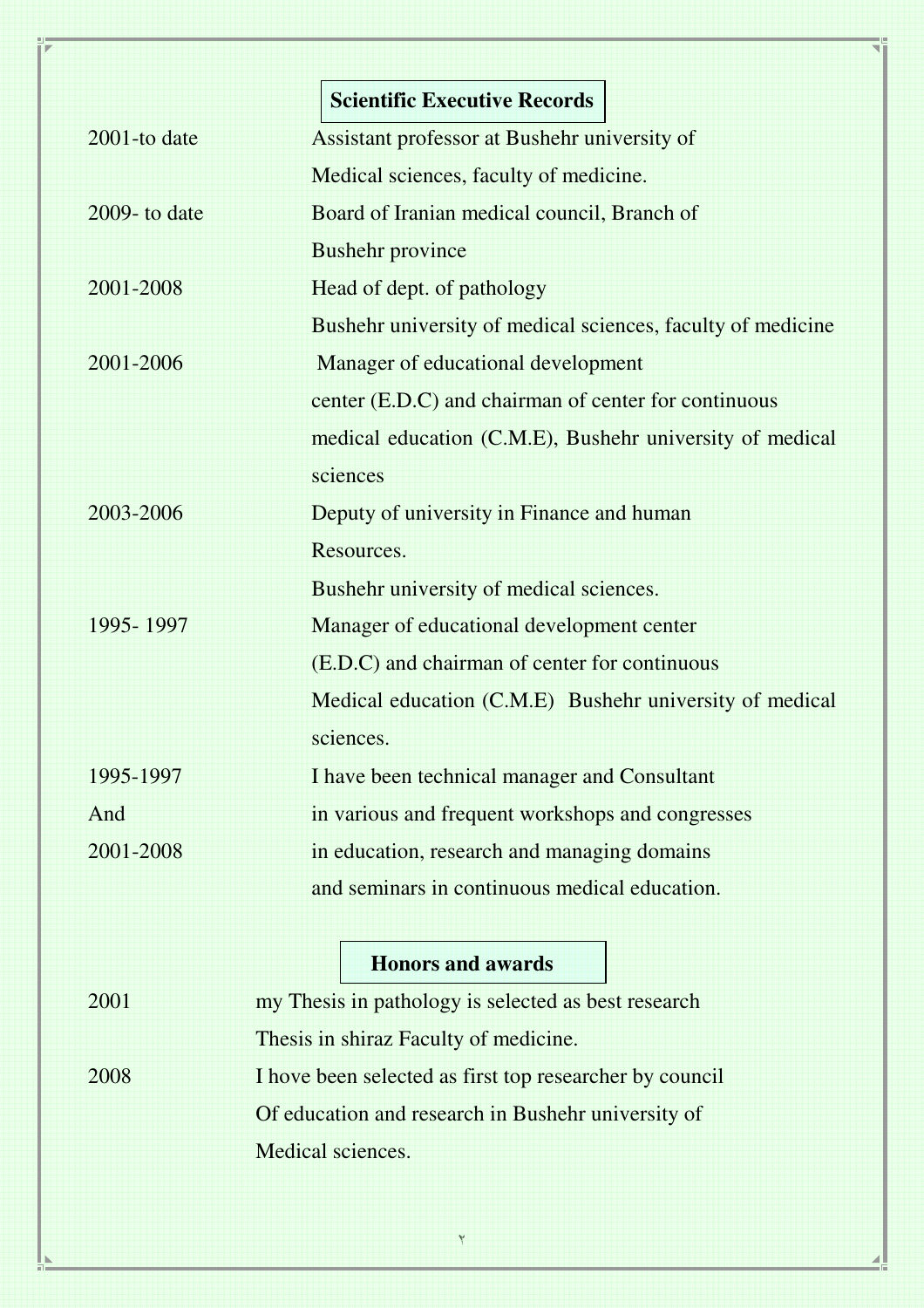|                  | <b>Certificates</b>                                        |
|------------------|------------------------------------------------------------|
| $2001 -$ to date | I have taught pathology In faculty of medicine,            |
|                  | faculty of nursing and midwifery and faculty of            |
|                  | paramedical Sciences.                                      |
|                  | Bushehr university of medical sciences                     |
| $2001 -$ to date | I have participated in 15 Seminars, workshops and          |
|                  | Conferences in medicine, education, and                    |
|                  | management as lecturer.                                    |
| $2001 -$ to date | I have participated In more than 20 workshops,             |
|                  | Seminars and congresses in pathology and lab.              |
|                  | medicine, Lab. Excellence, lab standardization, management |
|                  | improvement and annual conferences of Iranian              |
|                  | society of pathologists and lab medicine specialists.      |
| 1995-1997        | I have done more Than 30 work shops, seminars and          |
|                  | Congress as technical and scientific manager and           |
|                  | Supervisor.                                                |
| 1992-1995        | Participation in more Than 20 seminars, workshops and      |
|                  | Congresses as in medical fields as a general Practitioner. |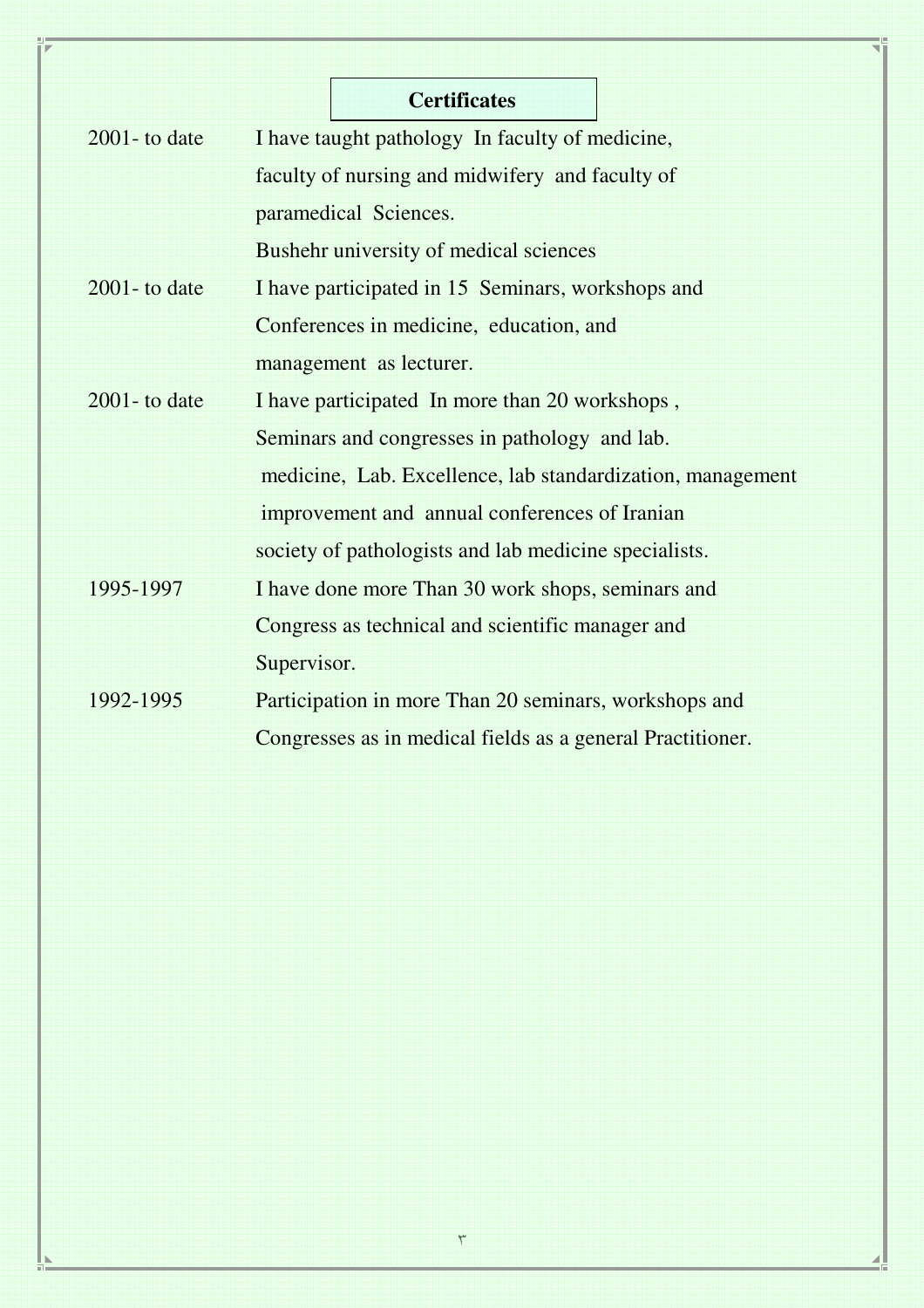|                  | <b>Publications</b>                                               |
|------------------|-------------------------------------------------------------------|
| 2009             | Prevalence of osteoporesis in women older than 50                 |
|                  | years old in Bushehr port.                                        |
|                  | Iranian shouth medical journal, vol ll, no.2 February 2009        |
| 2008             | Evaluation of brushing cytology in the diagnosis of               |
|                  | Helicobacter pylori gastritis.                                    |
|                  | Iranian south medical journal, vol. 10,no.2 February 2008         |
| 2007             | Reference range of serum homocysteine level for the               |
|                  | northern Persian gulf.                                            |
|                  | Iranian south medical Journal vol, 10, no.1 September 2007        |
| 2006             | Spinal cord compression secondary to extramedullary               |
|                  | hematopoesis: case report and summary.                            |
|                  | neurosurgery quarterly vol 16 no.3 September 2006                 |
| 2003             | sonography in diagnosis of acute appendicitis                     |
|                  | Iranian south medical journal Vol.6no.1, September 2003           |
| 2002             | Giant ileal duplication with extensive gastric                    |
|                  | Heterotopia.                                                      |
|                  | Journal of pediatric surgery vol. 34,no1, January 2002            |
| 2000             | Bulls eye (Target) inclusions in neoplastic cells in              |
|                  | malignant serous effusions, A study of 289 cases.                 |
|                  | Acta Cytologica 2000                                              |
|                  | Approved projects and proposals                                   |
| 2008-2009        |                                                                   |
|                  | prevalence of genital human Papilloma virus in                    |
|                  | women of bushehr Port, south of Iran, by routine pap              |
|                  | smear and P.C.R                                                   |
|                  | Stage: written paper and Sent to university council For research, |
|                  | ready to publication.                                             |
| $2009 -$ to date | Evaluation of Fine needle aspiration in diagnosis of              |
|                  | thyroid nodules, Thesis for medical Student for the               |
|                  | degree of general doctor                                          |
|                  |                                                                   |

٤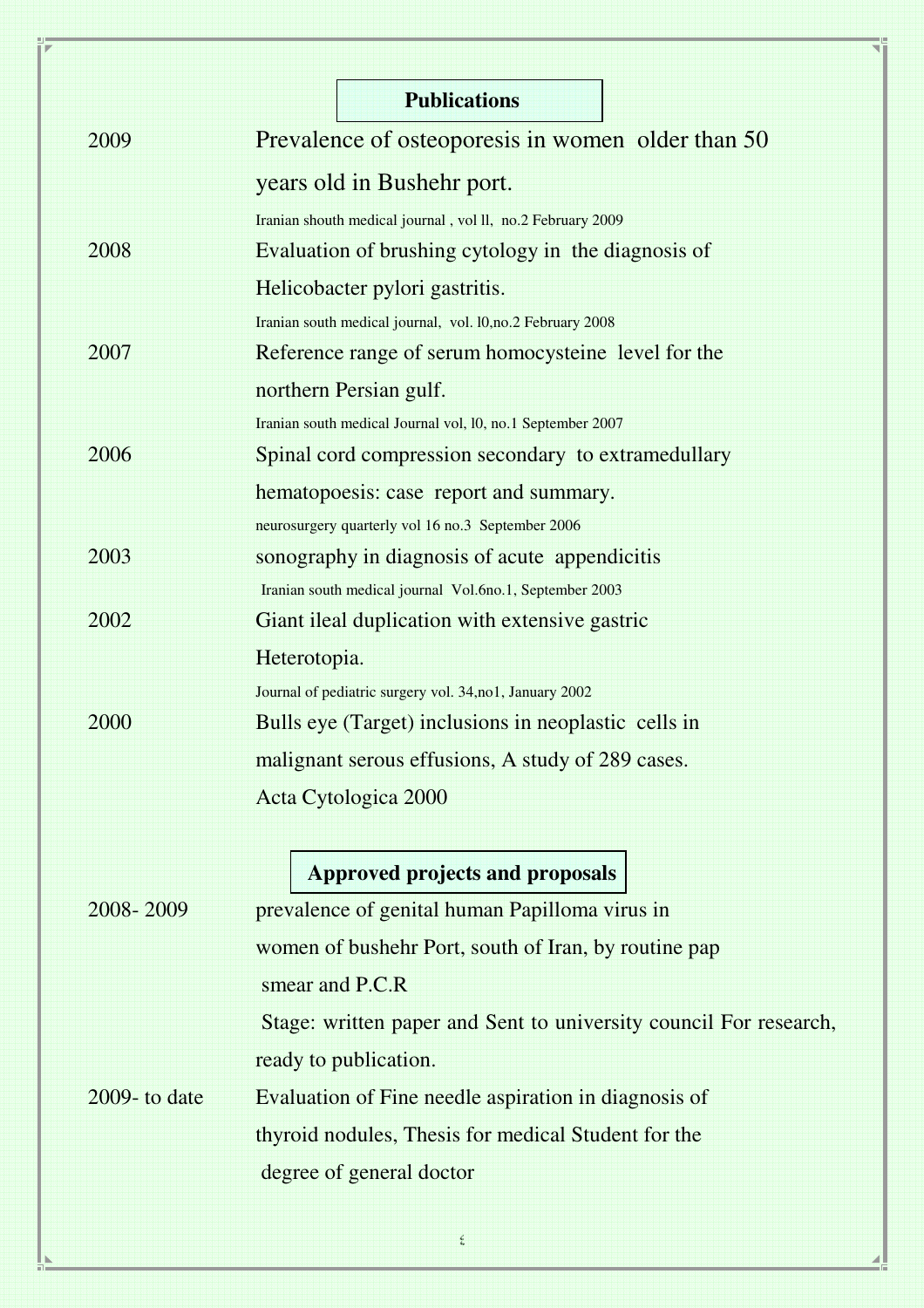|                  | Stage: collecting data                                           |
|------------------|------------------------------------------------------------------|
| $2008 -$ to date | Vitamin D binding protein Gene polymorphism and its              |
|                  | association with type II diabetes mellitus in an Iranian         |
|                  | Population.                                                      |
|                  | A member of supervisory committee                                |
|                  | Stage: collecting data                                           |
| 2007             | Screening of genital human papilloma Viruses by P.C.R            |
|                  | method amoung women of bushehr prot, south of                    |
|                  | iran in 2006                                                     |
|                  | Stage: Reported and presented in third European congress of      |
|                  | virology, Nurnberg, September 2007                               |
|                  | <b>Supervised theses</b>                                         |
| 2006             | Evaluation of brushing cytology in The diagnosis of              |
|                  | H- pylori gastritis                                              |
|                  | " By: mohammad Afarid for degree of medical doctor"              |
|                  | Stage: reported and published                                    |
| 2008             | Determination of Hepatitis C virus genotype and risk             |
|                  | factors distribution In bushehr province.                        |
|                  | By: Ehsan Jelodari                                               |
|                  | " for degree of medical doctor."'                                |
| 2009             | Effect of orally N-Acetyle cystein in comparison with            |
|                  | placebo in patients with Subacute sinusitis in Bushehr.          |
|                  | general hospitals during 2008-2009                               |
|                  | By: Gholam Hossein monavar sadegh "for degree of medical doctor" |
| 2009             | Relationship between Alvardo score and pathological              |
|                  | findings in patient with acute appendicitis coming with          |
|                  | abdominal pain in Bushehr general hospitals.                     |
|                  | <b>By: Azam Aalinasab</b>                                        |
|                  | "for degree of medical doctor"                                   |
|                  |                                                                  |

٥